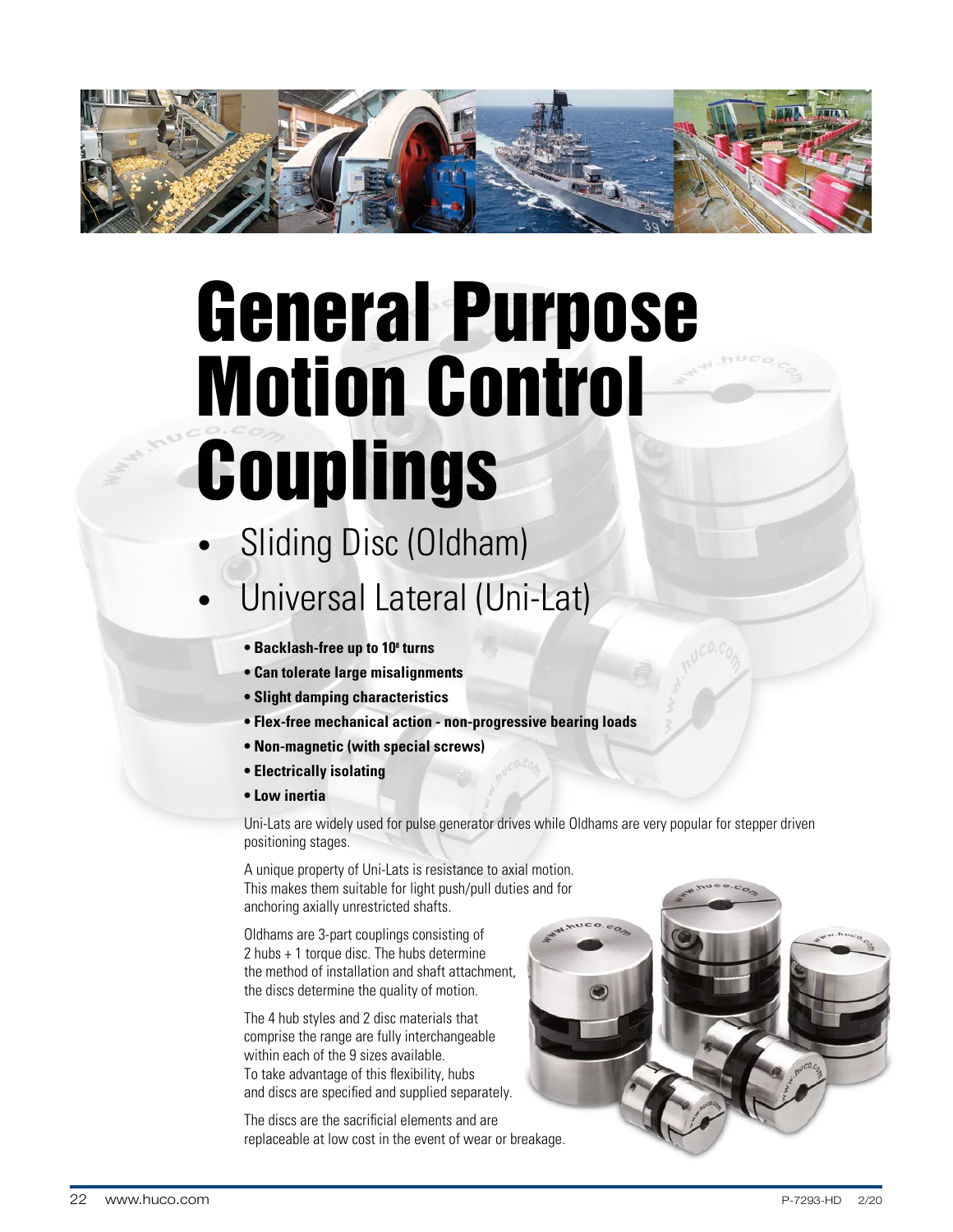# Lateral Offset Couplings



# General Performance Criteria

#### Temperature Range

-4ºF to +140ºF (–20°C to +60°C)

Maximum Rotational Speed 3000 rev/min

**Blind hubs:** Length of parallel bore ±0.2. Bores may 1 terminate in 118° incl. angle or flat bottomed. **Thro' hubs:** Max permissible hub penetration.





**118º Included Angle**

**Flat Bottomed**

- <sup>2</sup> **Blind hubs:** Nominal distance between unchamfered shafts bottomed out to L1. **Thro' hubs:** Nominal distance between shafts with standard
	- (unbored) disc.
- 3 Maximum recommended tightening torque.
- 4 Values apply to complete couplings with max bores.
- 5 **Peak torque**. Select a size where Peak Torque exceeds the application torque x service factor.
- 6 Couplings can provide up to (ØD x 0.1) radial compensation in extreme cases. Observe given values for maximum backlash-free life. Axial compensation is set on installation.
	- Electrical isolation between shafts > 3kV.
- 7 Values apply at 50% peak torque with no misalignment, measured shaft-to-shaft with largest standard bores.
- 8 Thro' hubs can be provided with keyways.

| Coupling<br>size | Complete hub ref. | ØD         | L          |
|------------------|-------------------|------------|------------|
| 06               | 231.06.00         | 0.25(6.4)  | 0.50(12.7) |
| 09               | 231.09.00         | 0.37(9.5)  | 0.50(12.7) |
| 13               | 231.13.00         | 0.50(12.7) | 0.63(15.9) |
| 19               | 231.19.00         | 0.75(19.1) | 0.87(22.0) |
| 25               | 231,25.00         | 1.00(25.4) | 1.12(28.4) |
| 33               | 231.33.00         | 1.31(33.3) | 1.65(42.0) |
| 41               | 231.41.00         | 1.63(41.3) | 2.00(50.8) |

# Thro' bored discs



Thro' bored discs allow shafts to near-butt, standard thro' hole diameter = ØD x 0.5. To order, add suffix 'T' to order code, eg., **236.25T** Other thro' hole diameters are manufactured to order. Specify the disc ref. and

thro' hole diameter. This should equal the larger shaft diameter + 2 x max radial error.

*Note that thro' bored discs reduce torsional stiffness.*

# Blank hubs



User-adaptable for special needs, e.g. fitting within tubes. Blank hubs are supplied centred with no provision for fastening. External dimensions identical with blind hubs.

#### Standard discs (larger sizes are webbed)



- Acetal High torsional stiffness, good bearing properties, long backlash-free life.
- Nylon 11 Resilient, isolates noise & vibration. Performance approximately 25% that of acetal disc.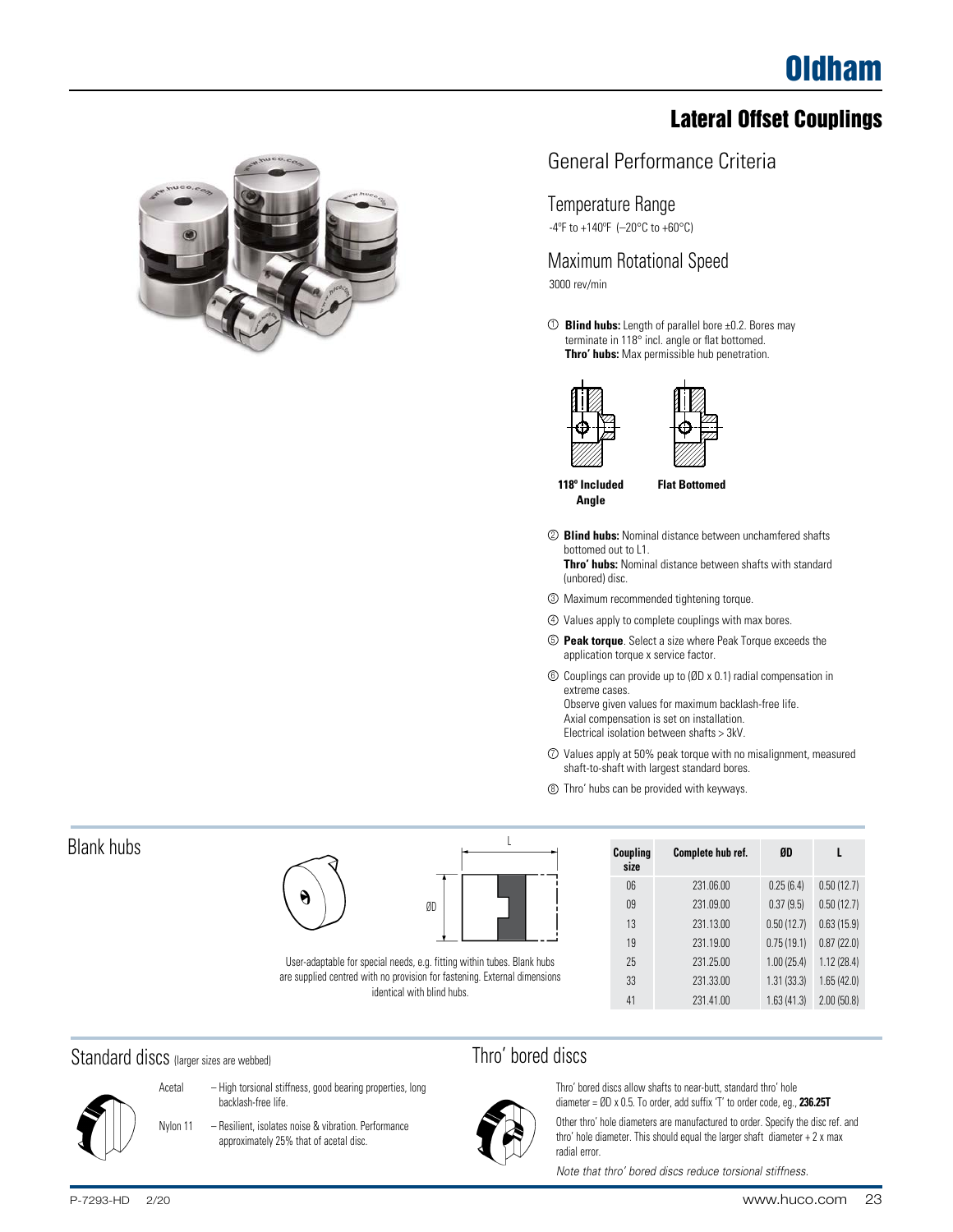# Oldham

# Brass / Aluminium Blind Hubs





Controlled bore depth L1 provides Set screw style Controlled bore depth L1 provides a register when pre-assembling hubs to shafts





#### DIMENSIONS & ORDER CODES

|                   |                                                   |                                    | <b>Hub Ref</b>                     |                   |                  |                              | <b>Dimensions</b>                               |                        |                                                                       |                                           |                        | <b>Fasteners</b>                                 |                              | <b>Disc Ref</b>        |                       |
|-------------------|---------------------------------------------------|------------------------------------|------------------------------------|-------------------|------------------|------------------------------|-------------------------------------------------|------------------------|-----------------------------------------------------------------------|-------------------------------------------|------------------------|--------------------------------------------------|------------------------------|------------------------|-----------------------|
|                   | <b>Coupling</b><br><b>Type and</b><br><b>Size</b> | <b>Set Screw</b><br><b>Style</b>   | <b>Clamp Style</b>                 | ØD<br>in.<br>(mm) | L<br>in.<br>(mm) | $\odot$<br>L1<br>in.<br>(mm) | $^{\circledR}$<br>L <sub>2</sub><br>in.<br>(mm) | ØB1 Max<br>in.<br>(mm) | $\circled{4}$<br><b>Moment</b><br>of Inertia<br>kgm2<br>$x\bar{1}0-8$ | $\circledcirc$<br><b>Mass kg</b><br>x10-3 | <b>Size</b>            | $\circledS$<br><b>Torque</b><br>$Ib.-in$<br>(Nm) | <b>Wrench</b><br>in.<br>(mm) | Acetal<br>(black) Std. | Nylon 11<br>(Natural) |
|                   | 06                                                | 232.06                             | $\overline{\phantom{a}}$           | .25(6.4)          | 0.5(12.7)        | 0.15(3.8)                    | 0.20(5.1)                                       | 0.13(3.18)             | 6                                                                     | 2.5                                       | M <sub>3</sub>         | 8.3(0.9)                                         | 0.06(1.5)                    | 236.06                 | 238.06                |
|                   | 09                                                | 232.09                             | $\overline{\phantom{a}}$           | .37 (9.50         | 0.5(12.7)        | 0.15(3.8)                    | 0.20(5.1)                                       | 0.20(5)                | 18                                                                    | 4                                         | M <sub>3</sub>         | 8.3(0.9)                                         | 0.06(1.5)                    | 236.09                 | 238.09                |
|                   | 13                                                | 232.13                             | $\overline{\phantom{a}}$           | 0.5(12.7)         | 0.63(15.9)       | 0.17(4.3)                    | 0.29(7.3)                                       | 0.25(6.35)             | 26                                                                    | 11                                        | M <sub>3</sub>         | 8.3(0.9)                                         | 0.06(1.5)                    | 236.13                 | 238.13                |
|                   | 19                                                | 232.19                             | 234.19                             | .75(19.1)         | 0.87(22.0)       | 0.25(6.3)                    | 0.37(9.4)                                       | 0.31(8)                | 67                                                                    | 12                                        | M <sub>3</sub><br>M2.5 | 8.3(0.9)<br>11.6(1.3)                            | 0.06(1.5)<br>0.08(2.0)       | 236.19                 | 238.19                |
| <b>Blind Hubs</b> | 25                                                | 232.25<br>$\overline{\phantom{a}}$ | ۰<br>234.25                        | 1.0(25.4)         | 1.12(28.4)       | 0.34(8.6)                    | 0.44(11.2)                                      | 0.47(12)               | 252                                                                   | 31                                        | M4<br>M <sub>3</sub>   | 20.1(2.2)<br>21.5(2.4)                           | 0.08(2.0)<br>0.10(2.5)       | 236.25                 | 238.25                |
|                   | 33                                                | 232.33<br>$\overline{\phantom{a}}$ | $\overline{\phantom{a}}$<br>234.33 | 1.31(33.3)        | 1.65(42.0)       | 0.51<br>(13.0)               | 0.63(16.0)                                      | 0.63(16)               | 1074                                                                  | 72                                        | M <sub>5</sub><br>M4   | 40.9(4.6)<br>20.6(2.3)                           | 0.06(1.5)<br>0.08(2.0)       | 836.33                 | 838.33                |
|                   | 41                                                | 232.41                             | $\overline{\phantom{a}}$<br>234.41 | 1.62(41.3)        | 2.0(50.8)        | 0.66(16.7)                   | 0.69(17.4)                                      | 0.79(20)               | 3327                                                                  | 148                                       | M <sub>5</sub><br>M4   | 40.1(4.6)<br>50.1(5.6)                           | 0.10(2.5)<br>0.12(3.0)       | 236.41                 | 238.41                |

# PERFORMANCE (AT 20°C WITH STANDARD ACETAL DISC)

| Coupling<br><b>Size</b> | ⑤<br>Peak<br>torque         | ◉              | <b>Max compensation</b><br>@ 3000 rpm |                         | ℗                | <b>Torsional</b>             | <b>Static break</b><br>torque |
|-------------------------|-----------------------------|----------------|---------------------------------------|-------------------------|------------------|------------------------------|-------------------------------|
|                         | $\mathsf{Ibs}$ -in.<br>(Nm) | Angular<br>deg | <b>Radial</b><br>$in.$ (mm)           | Axial<br>in. $(\pm$ mm) | Rate<br>deg / Nm | <b>Stiffness</b><br>Nm / rad | lbs.-in.<br>(Mm)              |
| 06                      | 0.53(0.06)                  |                | .004(0.1)                             | .002(0.05)              | 5.7              | 10                           | 6.2(0.7)                      |
| 09                      | 1.90n(0.21)                 |                | .004(0.1)                             | .002(0.05)              | 1.9              | 30                           | 17.8(2)                       |
| 13                      | 4.43(0.5)                   |                | .004(0.1)                             | .002(0.05)              | 0.88             | 65                           | 35.4(4)                       |
| 19                      | 15.0(1.7)                   | 0.5            | .008(0.2)                             | .004(0.1)               | 0.50             | 115                          | 70.1(8)                       |
| 25                      | 35.4(4)                     |                | .008(0.2)                             | .004(0.1)               | 0.28             | 205                          | 115(13)                       |
| 33                      | 79.7 (9)                    |                | .008(0.2)                             | .006(0.15)              | 0.093            | 615                          | 469 (53)                      |
| 41                      | 151(17)                     |                | .01(0.25)                             | .006(0.15)              | 0.048            | 1200                         | 504 (57)                      |

#### STANDARD BORES FOR ALL TYPES

|                 |     |     |     |           |           |     |           |           |           |      |           |           |                                     |           |           |           |           |      | press maisatou in parcharosis are mothe (mini). |      |           |      |      |      |
|-----------------|-----|-----|-----|-----------|-----------|-----|-----------|-----------|-----------|------|-----------|-----------|-------------------------------------|-----------|-----------|-----------|-----------|------|-------------------------------------------------|------|-----------|------|------|------|
| <b>Coupling</b> |     |     |     |           |           |     |           |           |           |      |           |           | ØB1, ØB2 +0.0012/ -0 (+0.03mm/-0mm) |           |           |           |           |      |                                                 |      |           |      |      |      |
| <b>Size</b>     | (2) | (3) | 1/8 | (4)       | 3/16"     | (5) | (6)       | 1/4"      | (8)       | 3/8" | (10)      | (12)      | 1/2"                                | (14)      | (15)      | 5/8"      | (16)      | (18) | (19)                                            | 3/4" | (20)      | (24) | (25) | (30) |
| 06              |     |     |     |           |           |     |           |           |           |      |           |           |                                     |           |           |           |           |      |                                                 |      |           |      |      |      |
| 09              |     | ٠   |     |           | $\bullet$ |     |           |           |           |      |           |           |                                     |           |           |           |           |      |                                                 |      |           |      |      |      |
| 13              |     | ٠   |     |           |           |     |           |           |           |      |           |           |                                     |           |           |           |           |      |                                                 |      |           |      |      |      |
| 19              |     |     |     | $\bullet$ |           |     | $\bullet$ | $\bullet$ | $\bullet$ |      |           |           |                                     |           |           |           |           |      |                                                 |      |           |      |      |      |
| 25              |     |     |     |           |           |     |           |           |           |      |           | $\bullet$ |                                     |           |           |           |           |      |                                                 |      |           |      |      |      |
| 33              |     |     |     |           |           |     |           |           | $\bullet$ |      | $\bullet$ | $\bullet$ | $\bullet$                           | $\bullet$ | $\bullet$ | $\bullet$ | $\bullet$ |      |                                                 |      |           |      |      |      |
| 41              |     |     |     |           |           |     |           |           |           |      |           | $\bullet$ | $\bullet$                           |           |           |           |           |      |                                                 |      | $\bullet$ |      |      |      |
| Bore ref.       |     | 14  | 16  | 18        | 19        | 20  | 22        | 24        | 28        | 31   | 32        | 35        | 36                                  | 38        | 40        | 41        | 42        | 45   | 46                                              | 47   | 48        | 51   | 52   | 56   |

# Materials & Finishes

|                     | <b>Hubs sizes 06 to 13:</b> Brass Cu Zn 21 Si 3P [Lead Free] |
|---------------------|--------------------------------------------------------------|
| Hub sizes 19 to 41: | AI Alloy 2014 T6 or 6026 LF                                  |
| <b>Fasteners:</b>   | Alloy steel, black oiled                                     |
| Hub sizes 19 to 41: | Irridite NCP finish                                          |

# **IMPORTANT**

Load capacity depends on application conditions: *see page 4* for details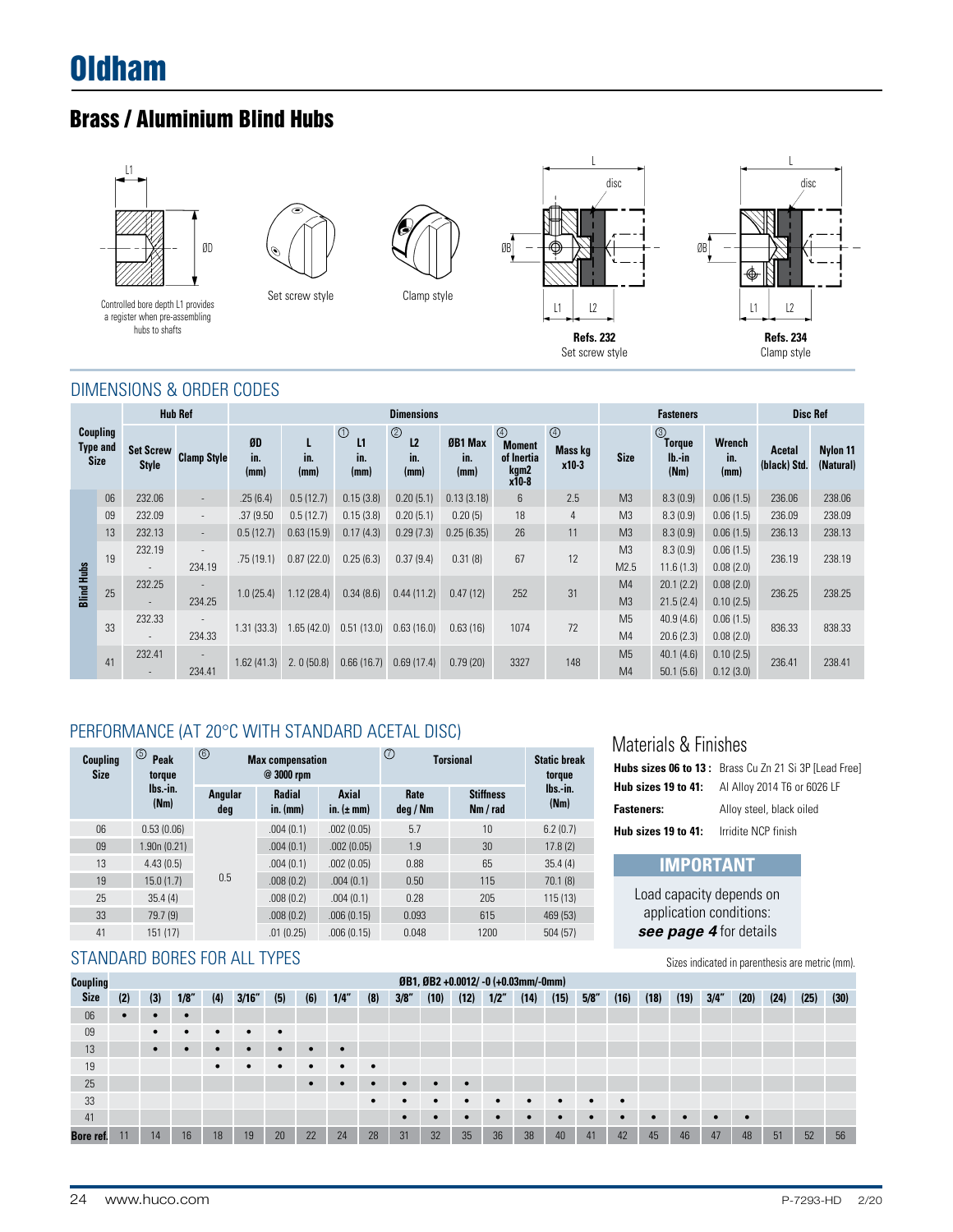# **Oldham**

# Aluminium Thro' Hubs





Thro' bores allow disc replacement without disturbing shaft alignment

Set screw style Clamp style



Set screw style



#### DIMENSIONS & ORDER CODES

|            |                                            |                                    | <b>Hub Ref</b>                     |                   |                  |                              | <b>Dimensions</b>                               |                        |                                                                |                                   | <b>Fasteners</b>                 |                                                | <b>Disc Ref</b>              |                        |                       |
|------------|--------------------------------------------|------------------------------------|------------------------------------|-------------------|------------------|------------------------------|-------------------------------------------------|------------------------|----------------------------------------------------------------|-----------------------------------|----------------------------------|------------------------------------------------|------------------------------|------------------------|-----------------------|
|            | Coupling<br><b>Type and</b><br><b>Size</b> | <b>Set Screw</b><br><b>Style</b>   | <b>Clamp Style</b>                 | ØD<br>in.<br>(mm) | L<br>in.<br>(mm) | $\odot$<br>L1<br>in.<br>(mm) | $^{\circledR}$<br>L <sub>2</sub><br>in.<br>(mm) | ØB1 Max<br>in.<br>(mm) | $^{\circledR}$<br><b>Moment</b><br>of Inertia<br>kgm2<br>x10-8 | $\circled{4}$<br>Mass kg<br>x10-3 | <b>Size</b>                      | $\circledS$<br><b>Torque</b><br>lb.-in<br>(Nm) | <b>Wrench</b><br>in.<br>(mm) | Acetal<br>(black) Std. | Nylon 11<br>(Natural) |
|            | 13                                         | 450H13                             | $\overline{\phantom{a}}$           | 0.5(12.7)         | 0.63(15.9)       | 0.21(5.5)                    | 0.08(1.7)                                       | 0.25(6.35)             | 20                                                             | 10                                | M <sub>3</sub>                   | 8.3(0.9)                                       | 0.06(1.5)                    | 236.13                 | 238.13                |
|            | 19                                         | 450H19                             | 452H19                             | .75(19.1)         | 1.02(26.0)       | 0.37(9.4)                    | 0.28(7.2)                                       | 0.31(8)                | 59                                                             | 13                                | M <sub>4</sub><br>M2.5           | 20(2.2)<br>11.6(1.3)                           | 0.08(2.0)<br>0.08(2.0)       | 236.19                 | 238.19                |
|            | 25                                         | 450H25                             | 452H25                             | 1.0(25.4)         | 1.28(32.4)       | 0.46(11.6)                   | 0.36(9.2)                                       | 0.47(12)               | 252                                                            | 31                                | M <sub>5</sub><br>M <sub>3</sub> | 40.9(4.6)<br>21.5(2.4)                         | 0.10(2.5)<br>0.10(2.5)       | 236.25                 | 238.25                |
| Thro' Hubs | 33                                         | 450H33                             | 452H33                             | 1.31(33.3)        | 1.65(42.0)       | 0.59(15.0)                   | 0.47(12.0)                                      | 0.63(16)               | 1080                                                           | 67                                | M <sub>6</sub><br>M4             | 67.4(7.6)<br>50.1(5.6)                         | 0.12(3.0)<br>0.12(3.0)       | 836.33                 | 838.33                |
|            | 41                                         | 450H41                             | 452H41                             | 1.62(41.3)        | 2.0(50.8)        | 0.70(17.8)                   | 0.60(15.3)                                      | 0.79(20)               | 3177                                                           | 142                               | M <sub>6</sub><br>M4             | 67.4(7.6)<br>50.1(5.6)                         | 0.12(3.0)<br>0.12(3.0)       | 236.41                 | 238.41                |
|            | 50                                         | 450H50<br>$\overline{\phantom{a}}$ | 452H50                             | 1.97(50.0)        | 2.35(59.6)       | 0.81(20.6)                   | 0.72(18.4)                                      | 1.0(25.4)              | 7550                                                           | 208                               | M8<br>M <sub>5</sub>             | 162 (18.3)<br>101(11.4)                        | 0.16(4.0)<br>0.16(4.0)       | 236.50                 |                       |
|            | 57                                         | 450H57                             | $\overline{\phantom{a}}$<br>452H57 | 2.25(57.1)        | 3.07(78.0)       | 1.12(28.4)                   | 0.83(21.2)                                      | 1.18(30)               | 12410                                                          | 361                               | M <sub>8</sub><br>M <sub>6</sub> | 162 (18.3)<br>171 (19.3)                       | 0.16(4.0)<br>0.20(5.0)       | 236.57                 |                       |

#### PERFORMANCE (AT 20°C WITH STANDARD ACETAL DISC)

| Coupling<br><b>Size</b> | ⑤<br>Peak<br>torque | $^{\circledR}$ | <b>Max compensation</b><br>@ 3000 rpm |                                | $^\circledR$<br><b>Torsional</b> | <b>Static break</b><br>torque |                  |
|-------------------------|---------------------|----------------|---------------------------------------|--------------------------------|----------------------------------|-------------------------------|------------------|
|                         | lbs.-in.<br>(Nm)    | Angular<br>deg | <b>Radial</b><br>$in.$ (mm)           | <b>Axial</b><br>in. $(\pm$ mm) | Rate<br>deg / Nm                 | <b>Stiffness</b><br>Nm / rad  | lbs.-in.<br>(Mm) |
| 13                      | 4.43(0.5)           |                | .004(0.1)                             | .002(0.05)                     | 0.88                             | 65                            | 35.4(4)          |
| 19                      | 15.0(1.7)           |                | .008(0.2)                             | .004(0.1)                      | 0.50                             | 115                           | 70.1(8)          |
| 25                      | 35.4(4)             |                | .008(0.2)                             | .004(0.1)                      | 0.28                             | 205                           | 115(13)          |
| 33                      | 79.7 (9)            | 0.5            | .008(0.2)                             | .006(0.15)                     | 0.093                            | 615                           | 469 (53)         |
| 41                      | 151 (17)            |                | .01(0.25)                             | .006(0.15)                     | 0.048                            | 1200                          | 504 (57)         |
| 50                      | 266 (30)            |                | .01(0.25)                             | .008(0.2)                      | 0.042                            | 1375                          | 841 (95)         |
| 57                      | 389 (44)            |                | .01(0.25)                             | .008(0.2)                      | 0.022                            | 2610                          | 1328 (150)       |

# STANDARD BORES®FOR ALL TYPES

#### • • • • • • • • • • • • • • • • • • • • • • • • • • • • • • • • • • • • • • • • • • • • • • • • • • • • • • • • • • • • • • • • • • • 11 14 16 18 19 20 22 24 28 31 32 35 36 38 40 41 42 45 46 47 48 51 52 56 13 19 25 33 41 50 57 **Bore ref. ØB1, ØB2 +0.0012/ -0 (+0.03mm/-0mm)** (2) (3) 1/8" (4) 3/16" (5) (6) 1/4" (8) 3/8" (10) (12) 1/2" (14) (15) 5/8" (16) (18) (19) 3/4" (20) (24) (25) (30) **Coupling Size** Sizes indicated in parenthesis are metric (mm).

# Materials Finishes

|                   | <b>Hub sizes 13 to 57:</b> Al Alloy 2014A T6 or 6026 LF |
|-------------------|---------------------------------------------------------|
| <b>Fasteners:</b> | Alloy steel, black oiled                                |
| Hubs:             | Clear anodised finish                                   |

# **IMPORTANT**

Load capacity depends on application conditions: *see page 4* for details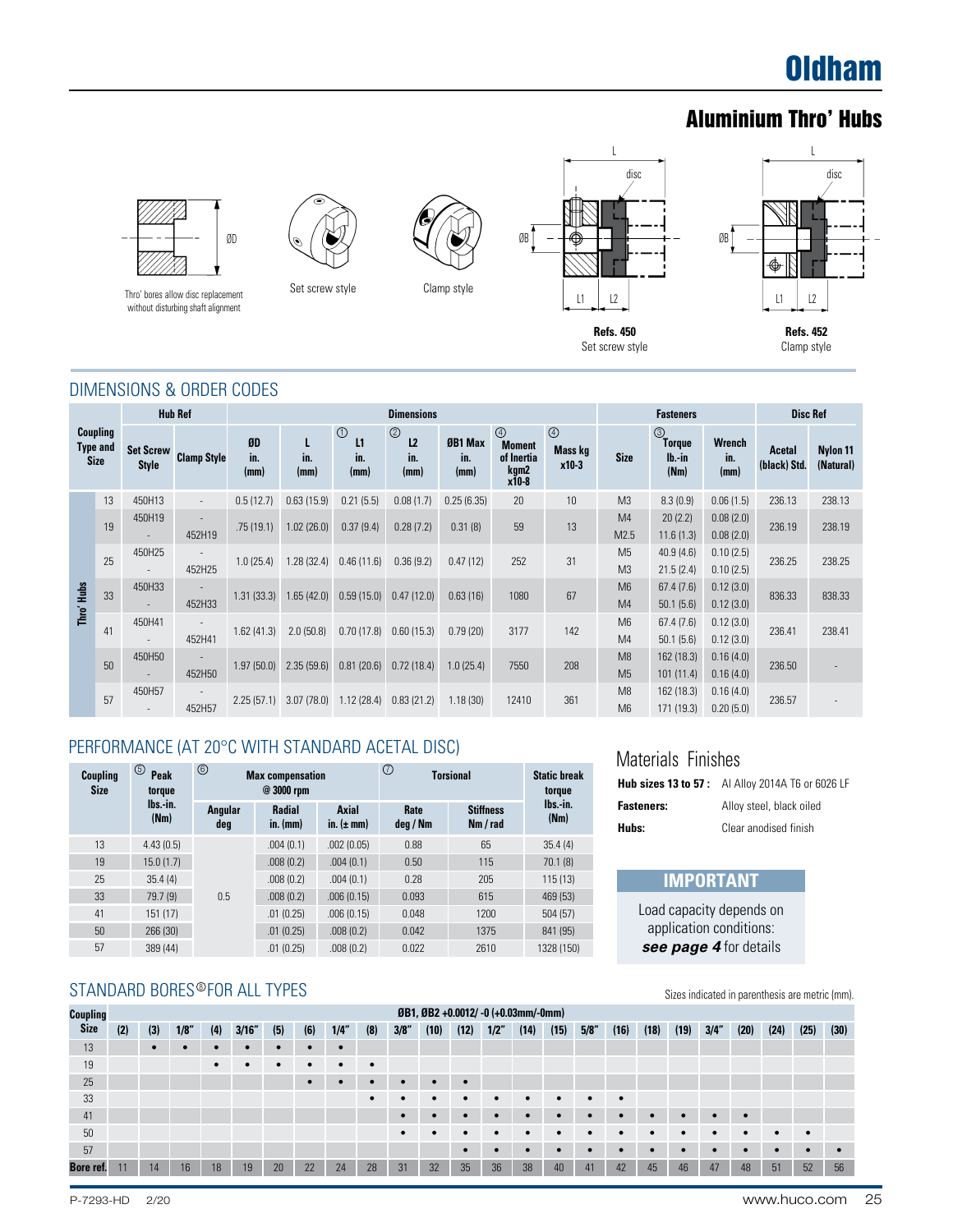# Oldham

# Stainless Steel Thro' Hubs



Thro' bores allow disc replacement without disturbing shaft alignment



Set screw style Clamp style



Set screw style

 $\mathbf{L}$ 

disc



# DIMENSIONS & ORDER CODES

|             | <b>Hub Ref</b>                   |                          |                   |                          |                   | <b>Dimensions</b>             |                        |                                              |                    | <b>Fasteners</b> |                                   | <b>Disc Ref</b>    |                                  |                   |
|-------------|----------------------------------|--------------------------|-------------------|--------------------------|-------------------|-------------------------------|------------------------|----------------------------------------------|--------------------|------------------|-----------------------------------|--------------------|----------------------------------|-------------------|
| <b>Size</b> | <b>Set Screw</b><br><b>Style</b> | Clamp<br><b>Style</b>    | ØD<br>in.<br>(mm) | L<br>in.<br>(mm)         | L1<br>in.<br>(mm) | L <sub>2</sub><br>in.<br>(mm) | ØB1 Max<br>in.<br>(mm) | <b>Moment of</b><br>Inertia<br>kgm2<br>x10-8 | Mass kg<br>$x10-3$ | <b>Size</b>      | <b>Torque</b><br>lbs.-in.<br>(Nm) | A/F<br>in.<br>(mm) | <b>Acetal</b><br>(black)<br>Std. | Nylon 11<br>(Nat) |
| 13          | 850.13                           | $\overline{\phantom{a}}$ | 0.5(12.7)         | 0.63(15.9)               | 0.21(5.5)         | 0.08(1.7)                     | 0.25(6.35)             | 26                                           | 14                 | M <sub>3</sub>   | 2.8(0.3)                          | 0.06(1.5)          | 236.13                           | 238.13            |
| 19          | 850.19                           | $\overline{\phantom{a}}$ |                   | $0.75(19.1)$ 1.02 (26.0) | 0.37(9.4)         | 0.28(7.2)                     | 0.31(8.0)              | 220                                          | 45                 | M4               | 9.3(1.0)                          | 0.08(2.0)          | 236.19                           | 238.19            |
|             | $\overline{\phantom{a}}$         | 852.19                   |                   |                          |                   |                               |                        |                                              |                    | M2.5             | 6.0(0.6)                          | 0.08(2.0)          |                                  |                   |
| 25          | 850.25                           |                          | 1.0(25.4)         | 1.28(32.4)               | 0.46(11.6)        | 0.36(9.2)                     | 0.47(12.0)             | 587                                          | 76                 | M <sub>5</sub>   | 18.6(2.1)                         | 0.10(2.5)          | 236.25                           | 238.25            |
|             | $\sim$                           | 852.25                   |                   |                          |                   |                               |                        |                                              |                    | M <sub>3</sub>   | 10.6(1.2)                         | 0.10(2.5)          |                                  |                   |
| 33          | 850.33                           |                          | 1.31(33.3)        | 1.65(42.0)               |                   | $0.60(15.0)$ $0.36(12.0)$     | 0.63(16.0)             | 2091                                         | 165                | M6               | 33.6(3.8)                         | 0.12(3.0)          | 836.33                           | 838.33            |
|             | $\overline{\phantom{a}}$         | 852.33                   |                   |                          |                   |                               |                        |                                              |                    | M <sub>4</sub>   | 25.7(2.9)                         | 0.12(3.0)          |                                  |                   |
| 41          | 850.41                           | $\sim$                   | 1.63(41.3)        | 2.0(50.8)                | 0.70(17.8)        | 0.6(15.3)                     | 0.79(20.0)             | 6822                                         | 305                | M6               | 33.6(3.8)                         | 0.12(3.0)          | 236.41                           | 238.41            |
|             | $\sim$                           | 852.41                   |                   |                          |                   |                               |                        |                                              |                    | M <sub>5</sub>   | 52.2(5.9)                         | 0.16(4.0)          |                                  |                   |
| 50          | 850.50                           | $\sim$                   | 1.97(50.0)        | 2.35(59.6)               | 0.81(20.6)        | 0.81(20.6)                    | 1.0(25.4)              | 17368                                        | 510                | M8               | 79.7 (9.0)                        | 0.16(4.0)          | 236.50                           | N/A               |
|             | $\overline{\phantom{a}}$         | 852.50                   |                   |                          |                   |                               |                        |                                              |                    | M6               | 86.7 (9.8)                        | 0.20(5.0)          |                                  |                   |

# PERFORMANCE (AT 20°C WITH STANDARD ACETAL DISC)

| Coupling    | ⑤<br>Peak                  | $^{\circ}$     | <b>Max compensation</b>                    |                         | $\circledcirc$   | <b>Torsional</b>             | <b>Static break</b>        | Materials               | Finishes                                   |  |  |
|-------------|----------------------------|----------------|--------------------------------------------|-------------------------|------------------|------------------------------|----------------------------|-------------------------|--------------------------------------------|--|--|
| <b>Size</b> | torque<br>lbs.-in.<br>(Nm) | Angular<br>deg | $@3000$ rpm<br><b>Radial</b><br>$in.$ (mm) | Axial<br>in. $(\pm$ mm) | Rate<br>deg / Nm | <b>Stiffness</b><br>Nm / rad | torque<br>lbs.-in.<br>(Nm) | Hubs:                   | <b>Stainless Steel</b><br>- Natural Finish |  |  |
| 13          | 4.43(0.5)                  |                | .004(0.1)                                  | .002(0.05)              | 0.88             | 65                           | 35.4(4)                    | <b>Fasteners:</b>       | Stainless Steel                            |  |  |
| 19          | 15.0(1.7)                  |                | .008(0.2)                                  | .004(0.1)               | 0.50             | 115                          | 70.1(8)                    |                         | <b>IMPORTANT</b>                           |  |  |
| 25          | 35.4(4)                    | 0.5            | .008(0.2)                                  | .004(0.1)               | 0.28             | 205                          | 115(13)                    |                         |                                            |  |  |
| 33          | 79.7 (9)                   |                | .008(0.2)                                  | .006(0.15)              | 0.093            | 615                          | 469 (53)                   |                         | Load capacity depends on                   |  |  |
| 41          | 151(17)                    |                | .01(0.25)                                  | .006(0.15)              | 0.048            | 1200                         | 504 (57)                   | application conditions: |                                            |  |  |
| 50          | 266 (30)                   |                | .01(0.25)                                  | .008(0.2)               | 0.042            | 1375                         | 841 (95)                   |                         | see page 4 for details                     |  |  |

# STANDARD BORES®FOR ALL TYPES

| Coupling    |     |     |      |     |      |     |           |           |           |                          |            |           | ØB1, ØB2 +0.0012/ -0 (+0.03mm/-0mm) |            |           |           |           |      |           |      | . .       |      |           |      |
|-------------|-----|-----|------|-----|------|-----|-----------|-----------|-----------|--------------------------|------------|-----------|-------------------------------------|------------|-----------|-----------|-----------|------|-----------|------|-----------|------|-----------|------|
| <b>Size</b> | (2) | (3) | 1/8" | (4) | 3/16 | (5) | (6)       | 1/4"      | (8)       | 3/8"                     | (10)       | (12)      | 1/2                                 | (14)       | (15)      | 5/8"      | (16)      | (18) | (19)      | 3/4" | (20)      | (24) | (25)      | (30) |
| 13          |     |     |      |     |      |     |           |           |           |                          |            |           |                                     |            |           |           |           |      |           |      |           |      |           |      |
| 19          |     |     |      | ٠   |      |     |           | $\bullet$ | $\bullet$ |                          |            |           |                                     |            |           |           |           |      |           |      |           |      |           |      |
| 25          |     |     |      |     |      |     | $\bullet$ |           |           | $\overline{\phantom{a}}$ | $\bullet$  | $\bullet$ |                                     |            |           |           |           |      |           |      |           |      |           |      |
| 33          |     |     |      |     |      |     |           |           | $\bullet$ |                          | $\bullet$  | $\bullet$ | $\bullet$                           | ٠          | $\bullet$ | $\bullet$ | $\bullet$ |      |           |      |           |      |           |      |
| 41          |     |     |      |     |      |     |           |           |           |                          | $\epsilon$ |           | $\bullet$                           | $\epsilon$ | $\bullet$ | ٠         | $\bullet$ |      | $\bullet$ |      | $\bullet$ |      |           |      |
| 50          |     |     |      |     |      |     |           |           |           | $\bullet$                |            | $\bullet$ | $\bullet$                           | ٠          | $\bullet$ |           | $\bullet$ |      | ٠         |      | $\bullet$ |      | $\bullet$ |      |
| Bore ref.   |     | 14  | 16   | 18  | 19   | 20  | 22        | 24        | 28        | 31                       | 32         | 35        | 36                                  | 38         | 40        | 41        | 42        | 45   | 46        | 47   | 48        | 51   | 52        | 56   |

# Materials Finishes **Hubs:** Stainless Steel 303 S31 - Natural Finish Load capacity depends on application conditions: **IMPORTANT**

Sizes indicated in parenthesis are metric (mm).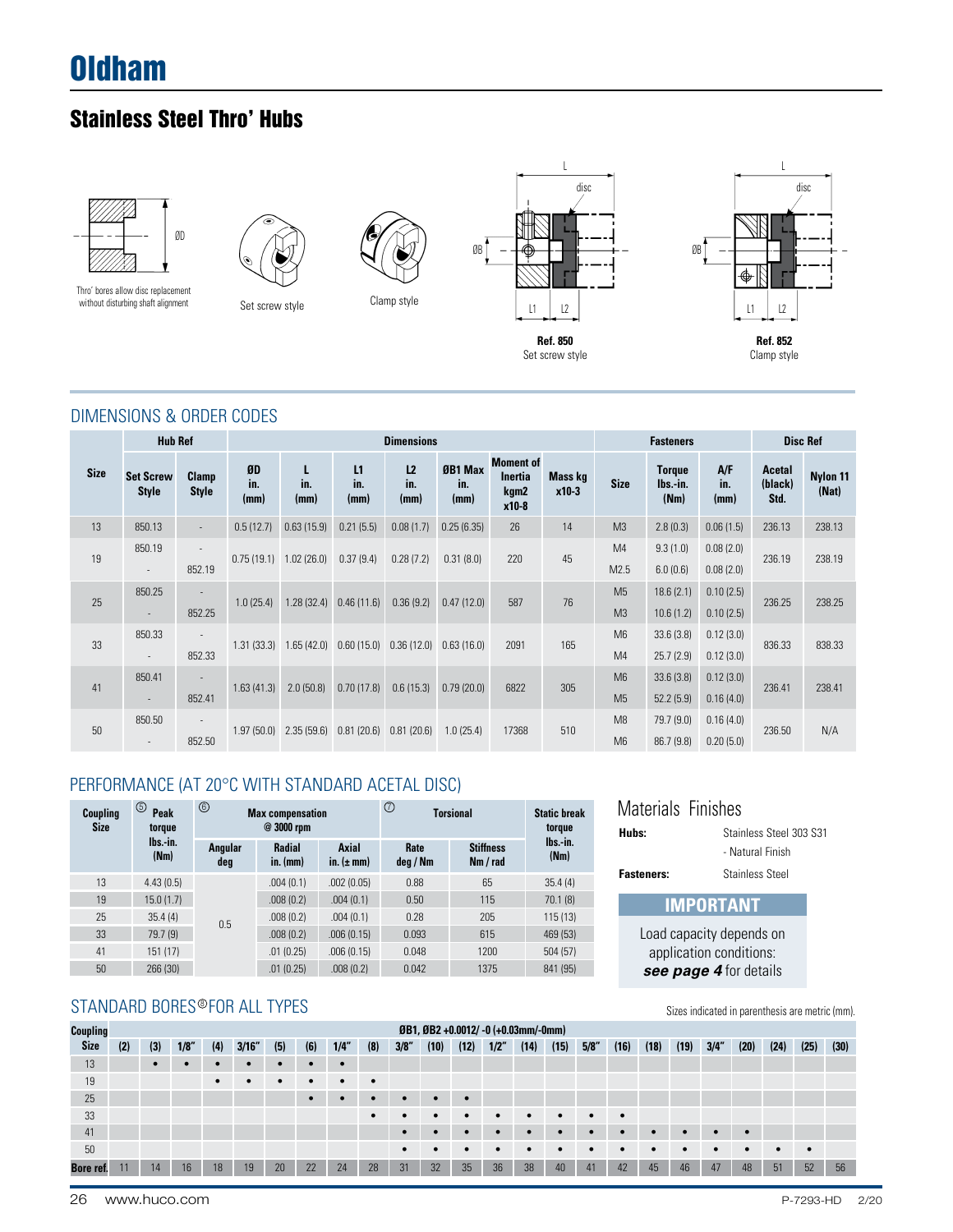# Universal / Lateral Offset Couplings



# Materials & Finishes

| <b>Hub sizes 18 &amp; 27:</b> | Brass Cu Zn 21 Si 3P (Lead Free)             |
|-------------------------------|----------------------------------------------|
| Hub sizes 34, 41 & 70:        | Al. Alloy 2014 T6 or 6026 LF<br>Irridite NCP |
| Fasteners:                    | Alloy steel, black oiled                     |
| Clamp rings (sizes 18 & 27):  | Al. Alloy 2014 T6 or 6026 LF<br>Irridite NCP |
| Torque rings, all sizes:      | Acetal (black)                               |
| Temperature Range             |                                              |

-4ºF to +140ºF (–20°C to +60°C)

# Set screw hubs L







| Coupling ref. 221 |            |  |  |  |  |  |  |  |  |
|-------------------|------------|--|--|--|--|--|--|--|--|
| Size              | L in. (mm) |  |  |  |  |  |  |  |  |
| 18                | 0.66(16.7) |  |  |  |  |  |  |  |  |
| 27                | 0.88(22.3) |  |  |  |  |  |  |  |  |
| 34                | 1.10(28.0) |  |  |  |  |  |  |  |  |
| 41                | 1.31(33.3) |  |  |  |  |  |  |  |  |

**Ref. 201** Small bores



**Ref. 221** (not listed in main table). Combines large & small bores. See explanatory note on facing page

# Clamp hubs



**Ref. 207** Collet hub & ring clamp



L

Integral leaf clamp



Typical

# Installation



**right** Up to 10° angular offset, depending on type



**right wrong**

Up to 1mm radial offset for extreme misalignments



Standard Uni-Lats cannot be used in pairs. Special versions are available for use in this mode. Please enquire.